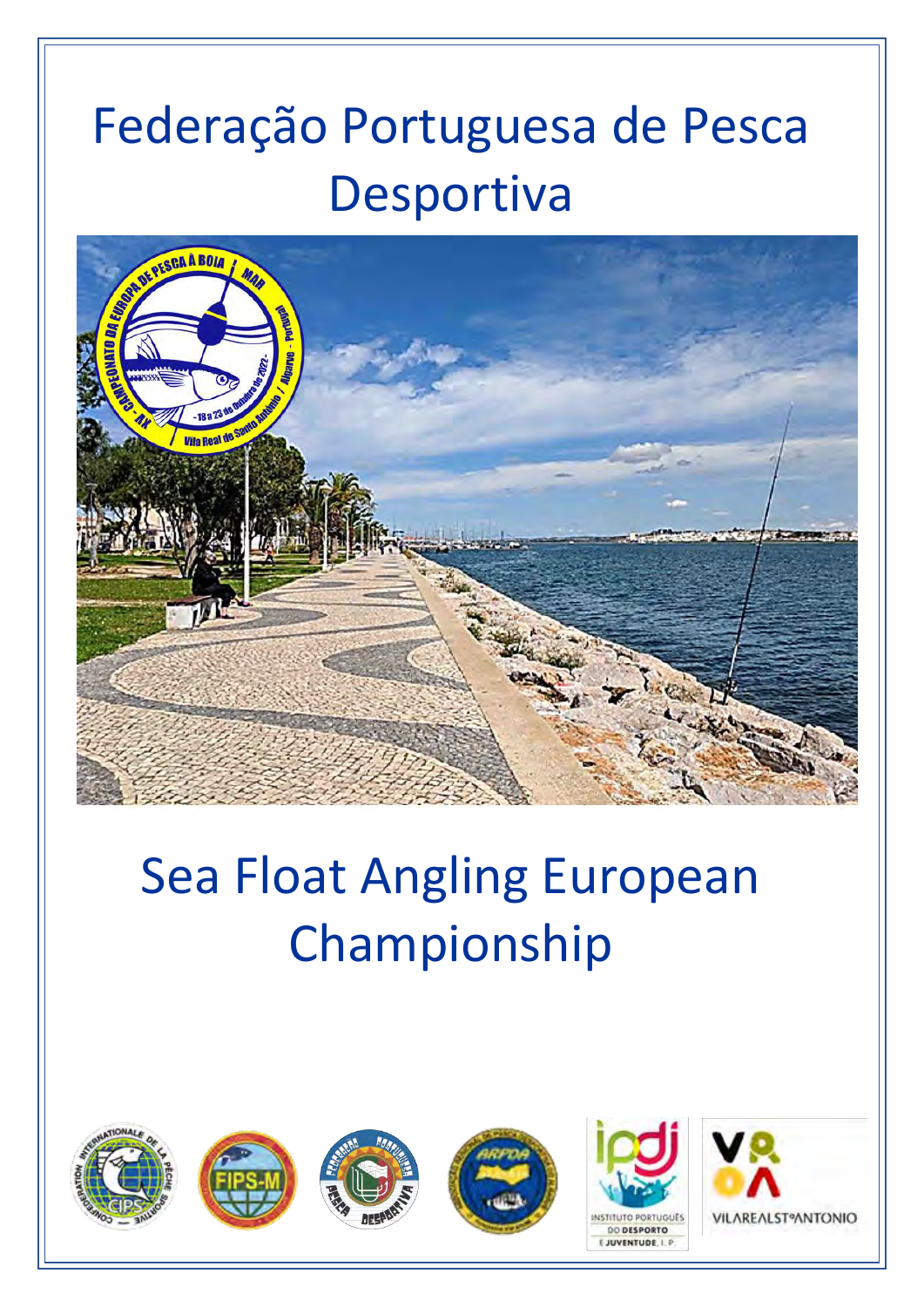

Dear Mr. President,

The Portuguese Federation of Sportive Fishing has the honour and the grateful pleasure to invite the National Team and one or two clubs representatives of your Country to take part in the 15<sup>th</sup> Sea Float Angling European Championship, to be held from October 18<sup>th</sup> to 22<sup>nd</sup>

in Vila Real de Santo António – Portugal.

Portugal is, as you may know, a warm and welcoming country and a place where sportive fishing is a sport of choice for thousands of Portuguese people, people who devote to this event and feel an enormous pride and gratitude for your attendance.

In name of F.P.P.D. and, in my personal name, we wish everyone visiting us an excellent stay and that this Championship will achieve your goals, in an environment of peace, friendship and, above all, "fair play".

With my best regards

F.P.P.D. The President

Carlos Baptista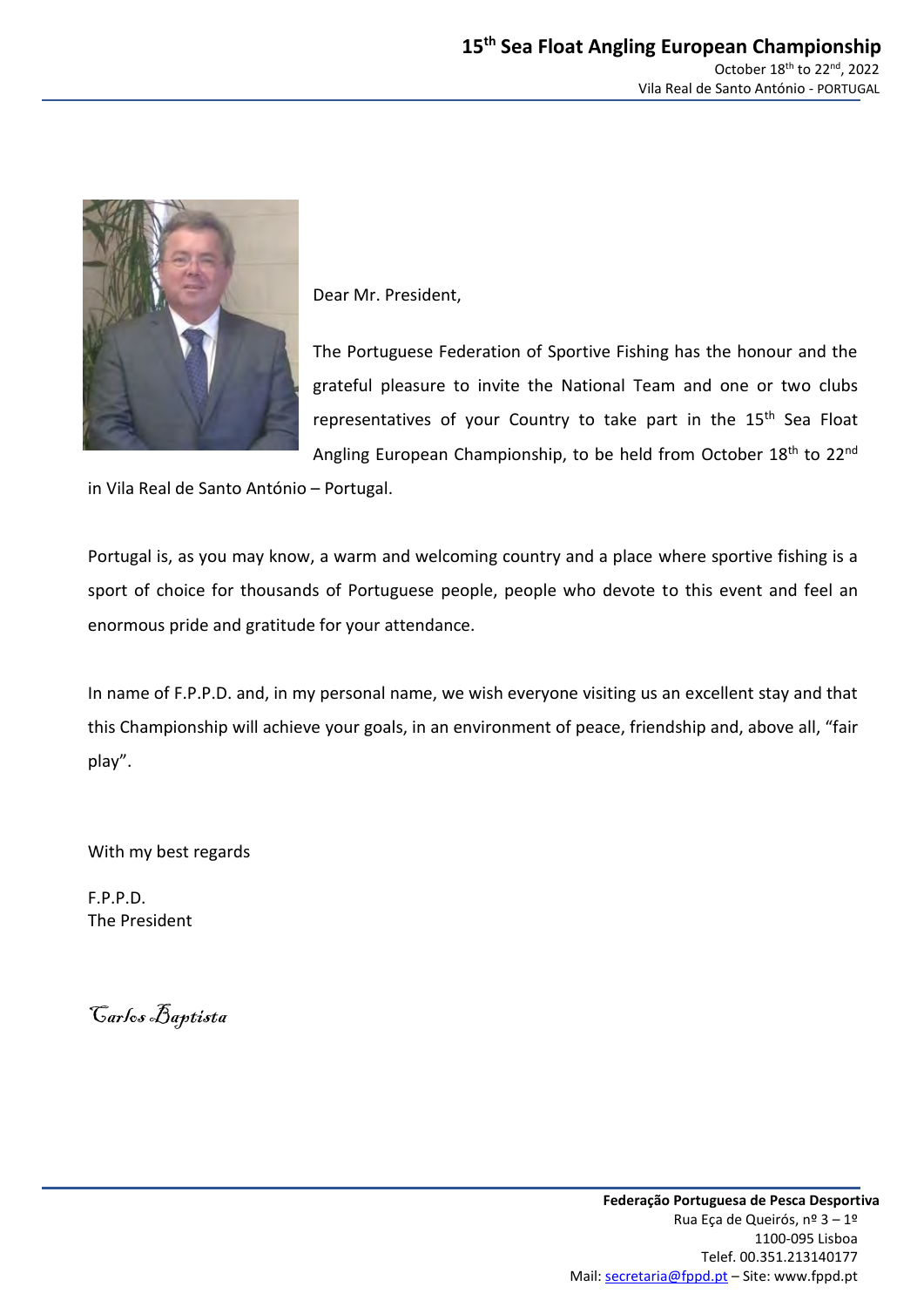

Message from the Most Worthy

Mayor of Vila Real de Santo António

Dr. Álvaro Araújo

The Sea is one of the elements that best defines and distinguishes the Portuguese people.

It was by the sea that we were born and it was through it that we conquered, expanded and raised the name of Portugal in the world.

It is with deep satisfaction that I salute the Portuguese Federation of Sport Fishing and the Regional Association of Sport Fishing of the Algarve, for holding the Sea Float Angling European Championship, which takes place from the 17th to the 23rd of October 2022, in Vila Real de Santo António.

This land, which is surrounded by river and sea, is proud to host a sporting competition at the highest European level. Vila-Realenses esteem and practice the sport, which has had a remarkable development here. Our region has the ideal conditions for the practice of Sport Fishing and, therefore, we must promote its development.

I must congratulate myself, on behalf of all Vila Realenses, for the strong support that this sport has had in our region, mobilizing practitioners of all ages.

Sport is always synonymous with a healthy nature and physical and psychological resourcefulness, for those who practice it. It is a source of satisfaction and pride for us to host this event, promoted by the Portuguese Federation of Sport Fishing and the Regional Association of Sport Fishing of the Algarve, which have fought so hard for the development of this sport in the region, through other initiatives carried out with great success.

I therefore address a word of acknowledgment to those responsible for all the valuable initiatives they have developed within the scope of this modality and for choosing Vila Real de Santo António to host this great sporting event.

A grateful blessing, in my name and in the name of our land.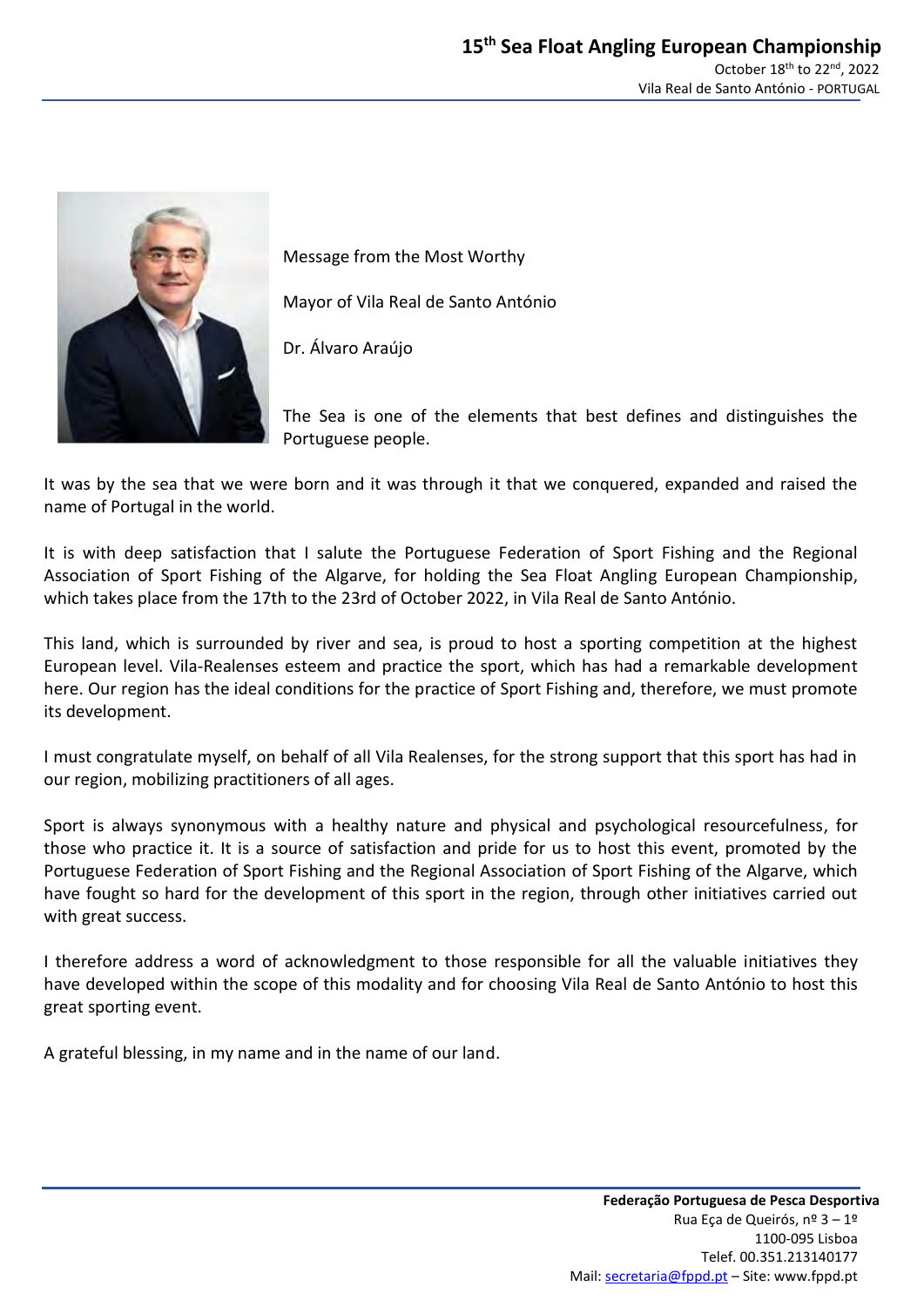# **15 th Sea Float Angling European Championship**

October 18<sup>th</sup> to 22<sup>nd</sup>, 2022 Vila Real de Santo António - PORTUGAL

# **The European Championship Will Take Place Vila Real de Santo António**







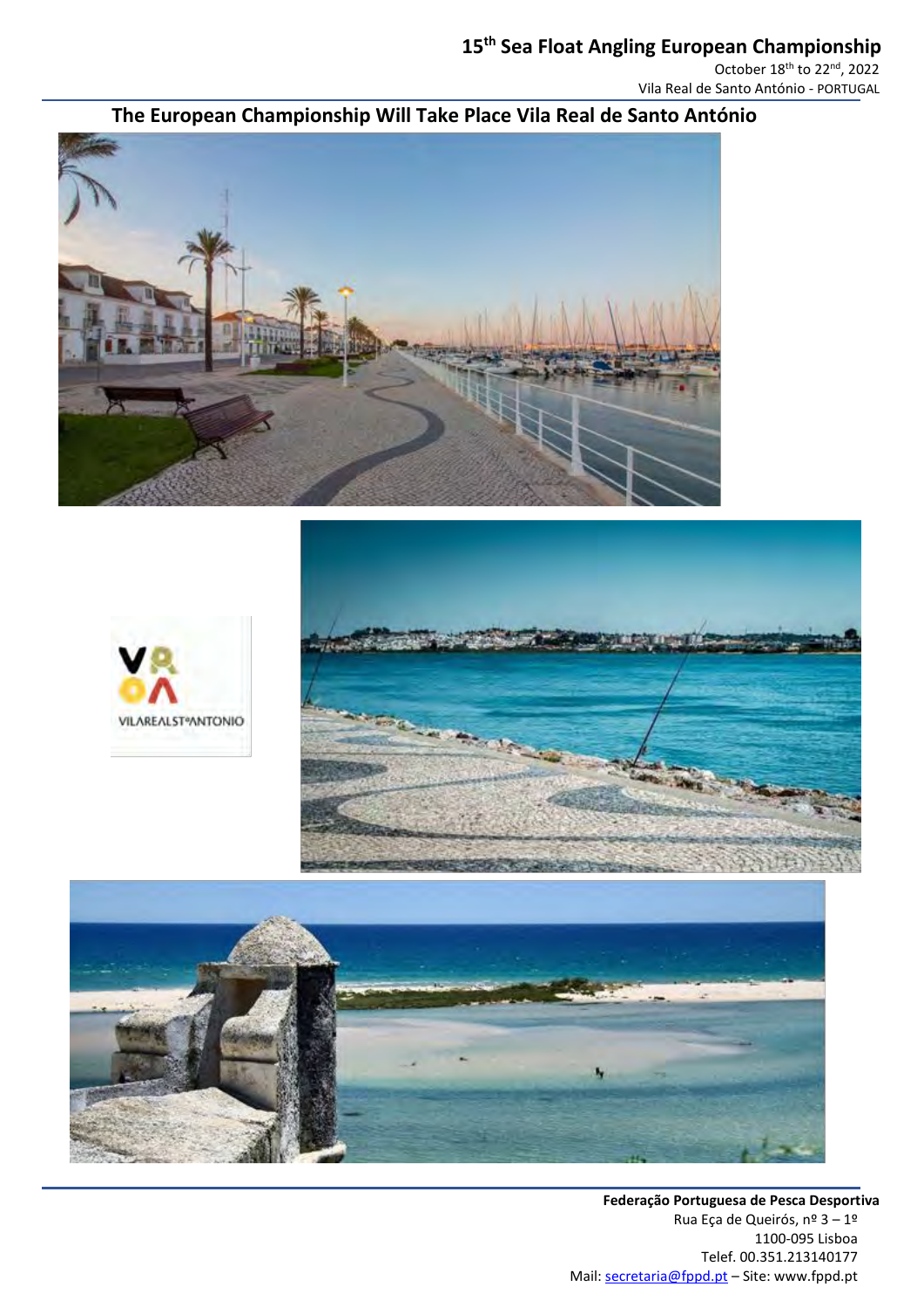# **Location of the Championship**



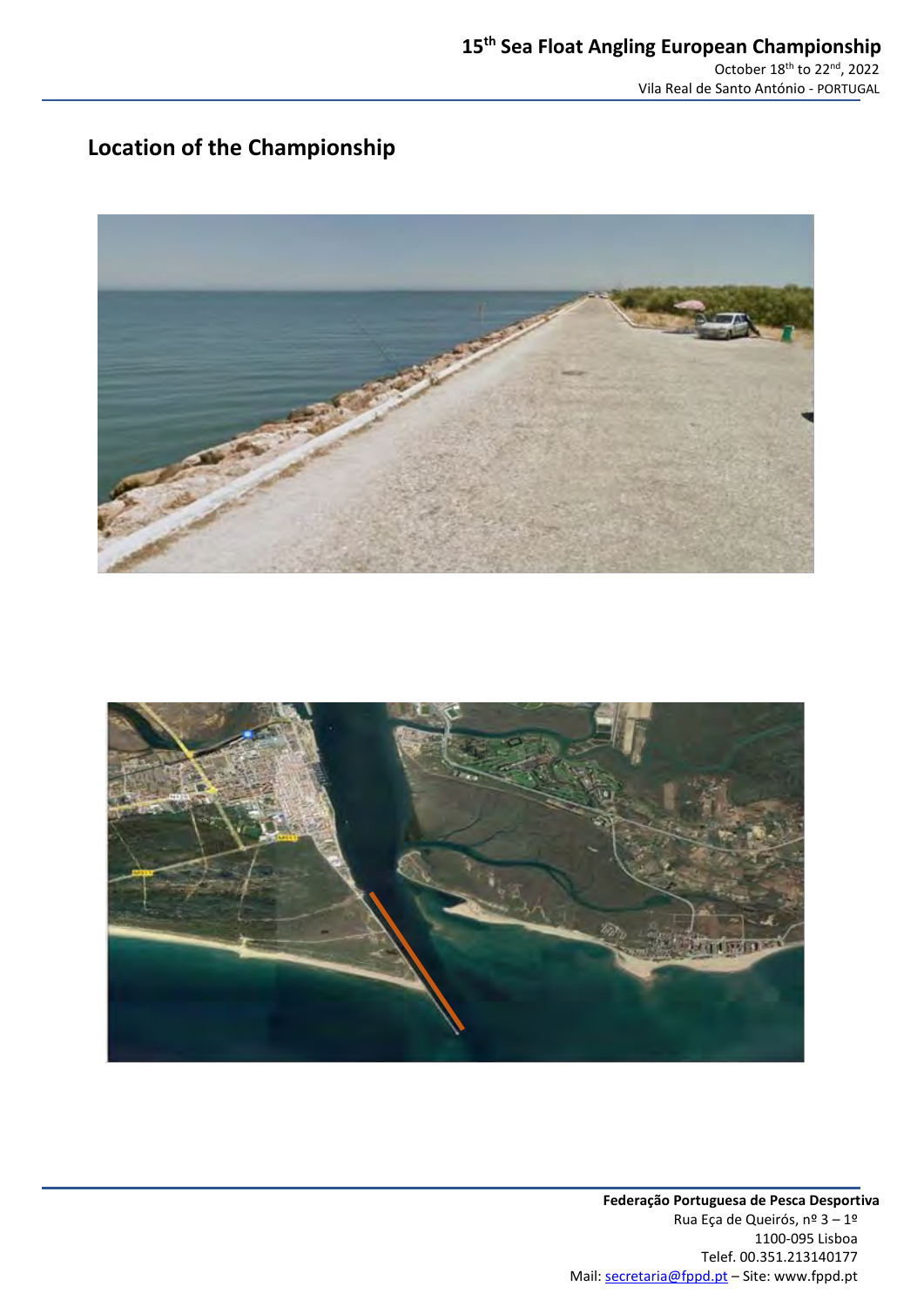### **How to get to the organization hotel**

### **If you come by plane** - **Faro International Airport**



- Head to **A22** in **Estói**, from **N125-10** and **Estrada de São Brás de Alportel/N2**
- Follow the **A22** and exit on **Exit 17**
- Continue in **N125** and head to **Av. Infante Dom Henrique** in **Monte Gordo**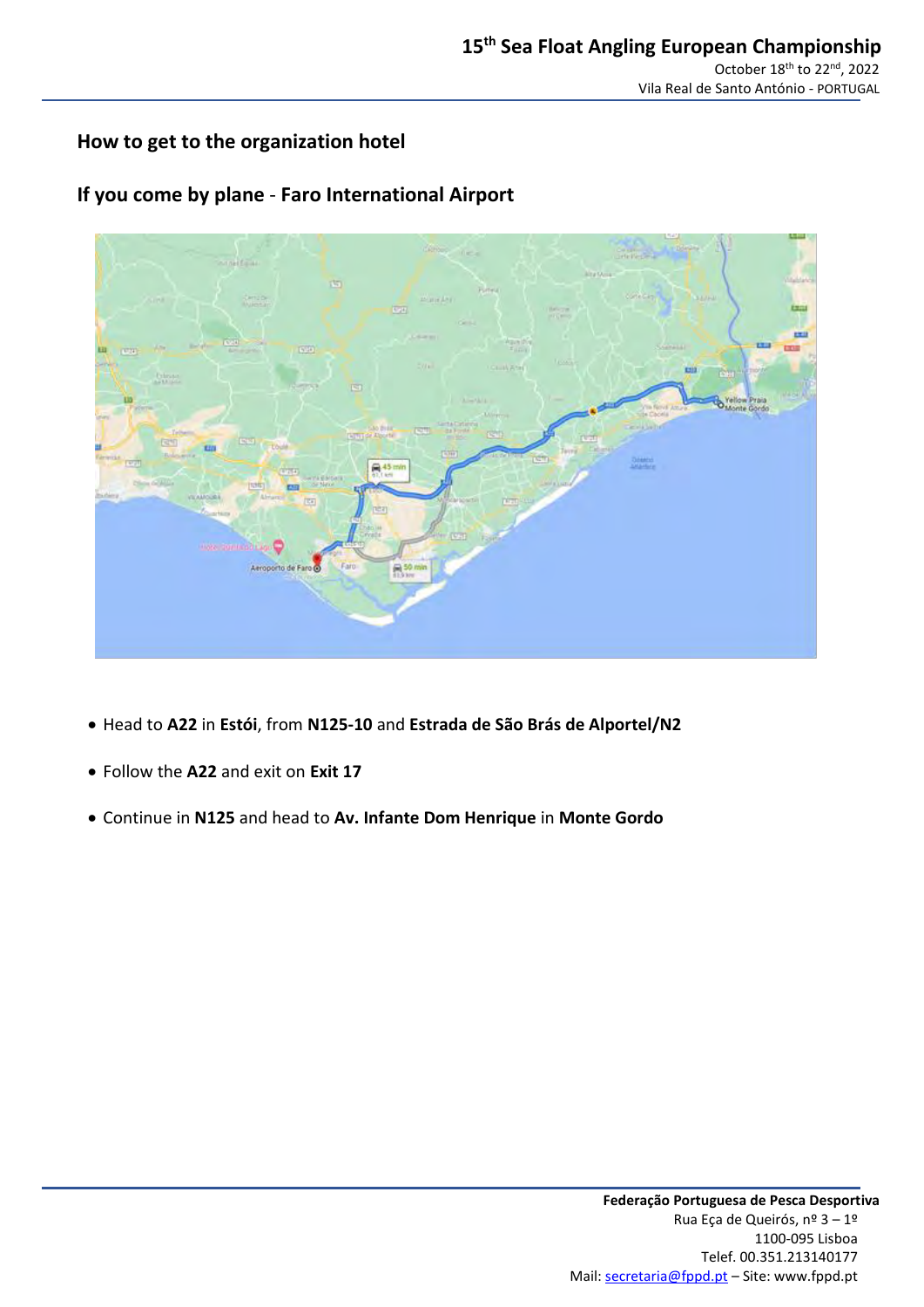

### **If you come by road - Badajoz**

- Head by **C. Muñoz Torrero** and **Jose de Gabriel Estenoz** to **Av. Entrepuentes**
- Head by **EX-107**, **N385**, **A-495**, **HU-7401**, ... and **E-1/A-49** to **Av. Infante Dom Henrique** in **Monte Gordo**, **Portugal**
- At the roundabout, head forward to remain in **Av. Infante Dom Henrique**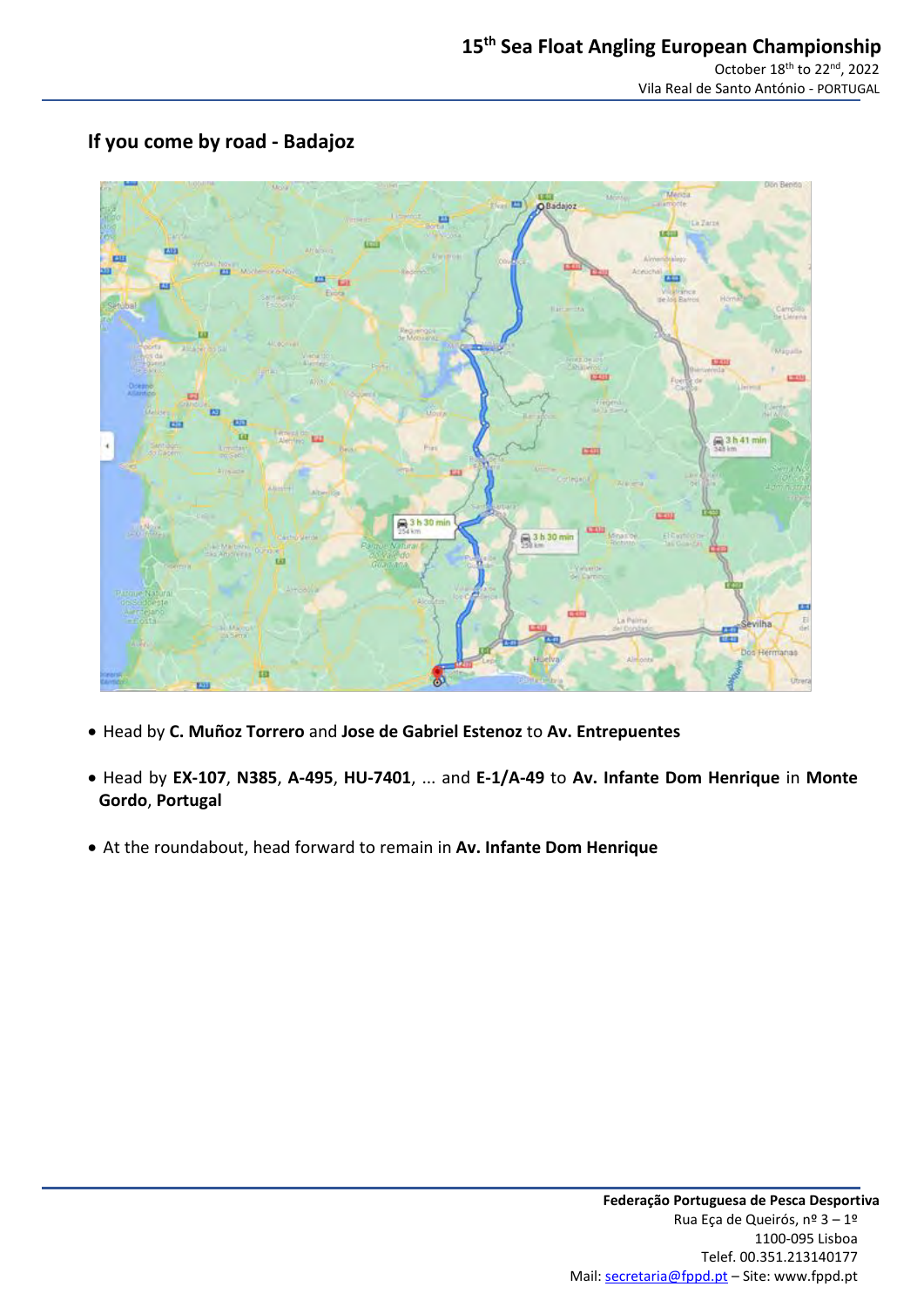### **If you come by road - Ayamonte**



- Head by **A22** and **N122** to **R. das Comunidades Portuguesas** in **Vila Real de Santo António**.
- Continue by **R. das Comunidades Portuguesas**. Head by **EM511** to **Av. Infante Dom Henrique** in **Monte Gordo**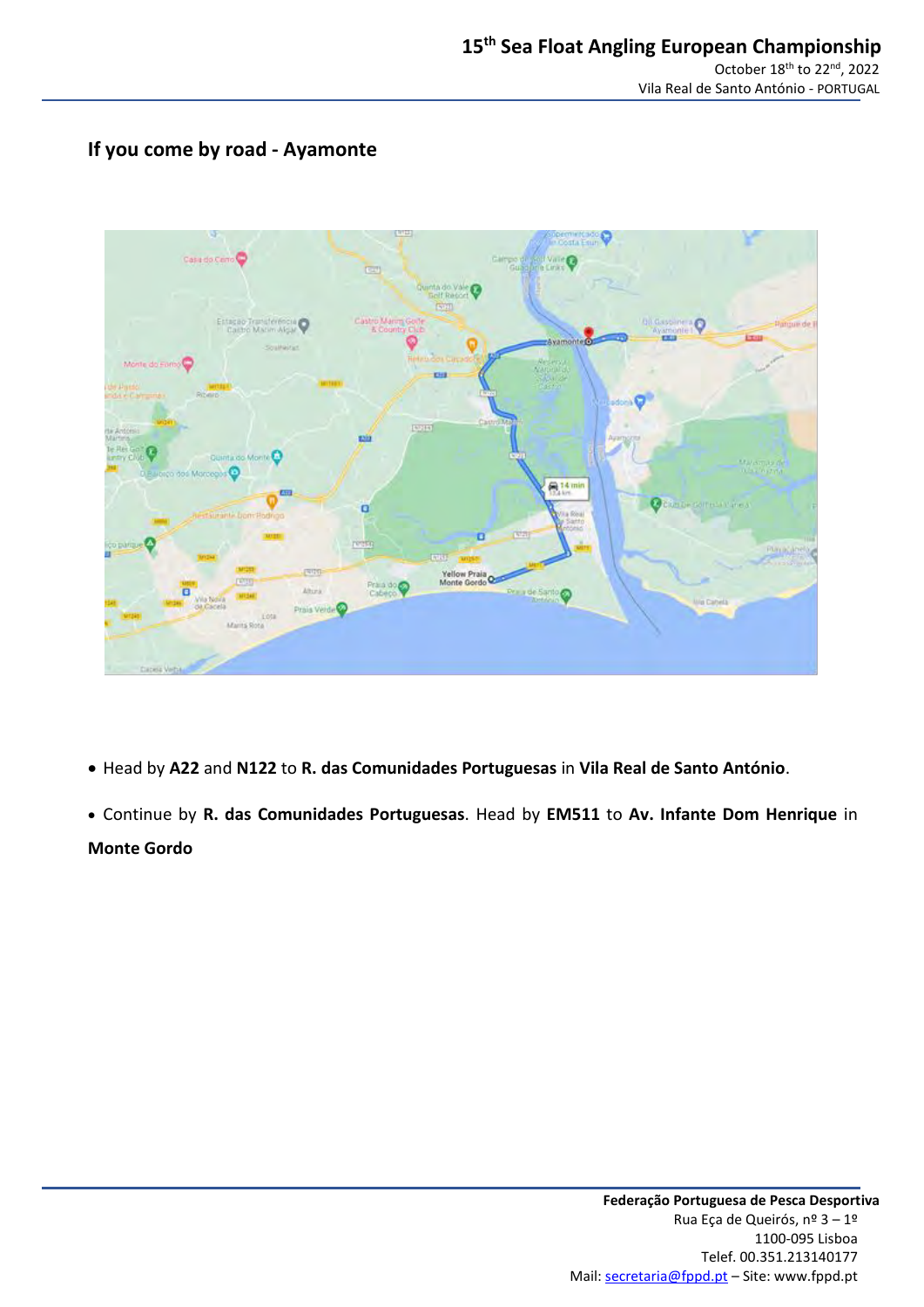### **Organizational system of the European Championship**

One or two clubs and the national team will have the chance to represent their country in the **15 th Sea Float Angling European Championship**.

The championship will be disputed simultaneously (clubs and national teams).

This championship will be held in the location indicated previously of obligatory stay and the weighing will be done in the same place.

### **Inscriptions:**

The inscription in charge of FPPD, will include: accommodation in double room, half board (breakfast / dinner), packed lunches, and baits.

Deadline for registration: **31/07/2022**

### **Classification**:

Will be accordingly with FIPS-M regulations.

### **Fisherman behaviour:**

- It is obligatory the use of Keep Net to maintain the fishes alive and return them alive after the weighing.
- The anglers can only fish with one rod but they can have some others already prepared in reserve.
- Only one (1) hook is authorized during the fishing.
- Only the baits and ground-baits given by the organization are authorized.
- All the omissions will be solved according to FIPS-M rules.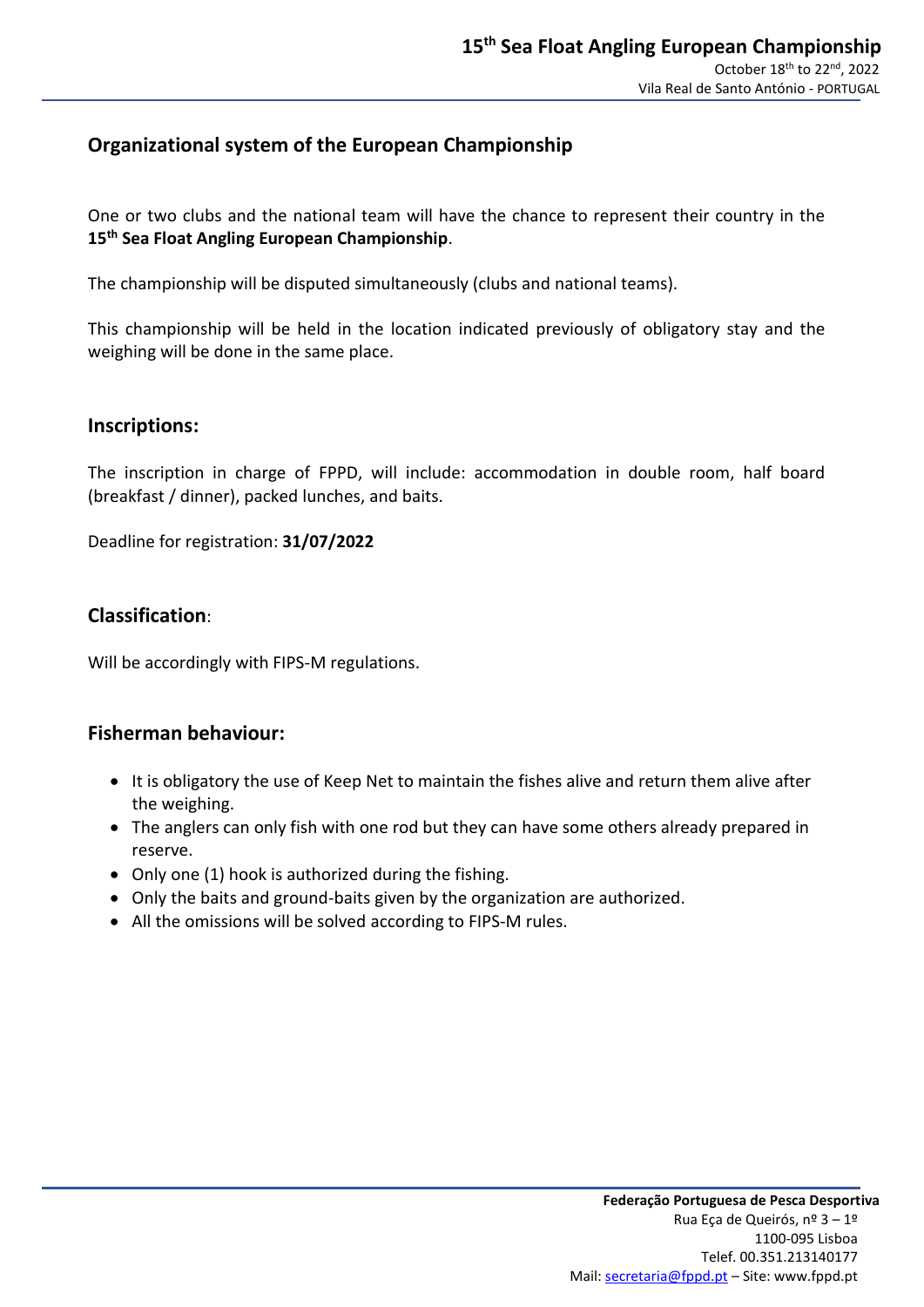### **Oficial Accommodation:**

**Yellow Praia de Monte Gordo** Av. Infante D. Henrique Monte Gordo 8900-412 Monte Gordo

GPS: N37º10'47 - W7º26'43









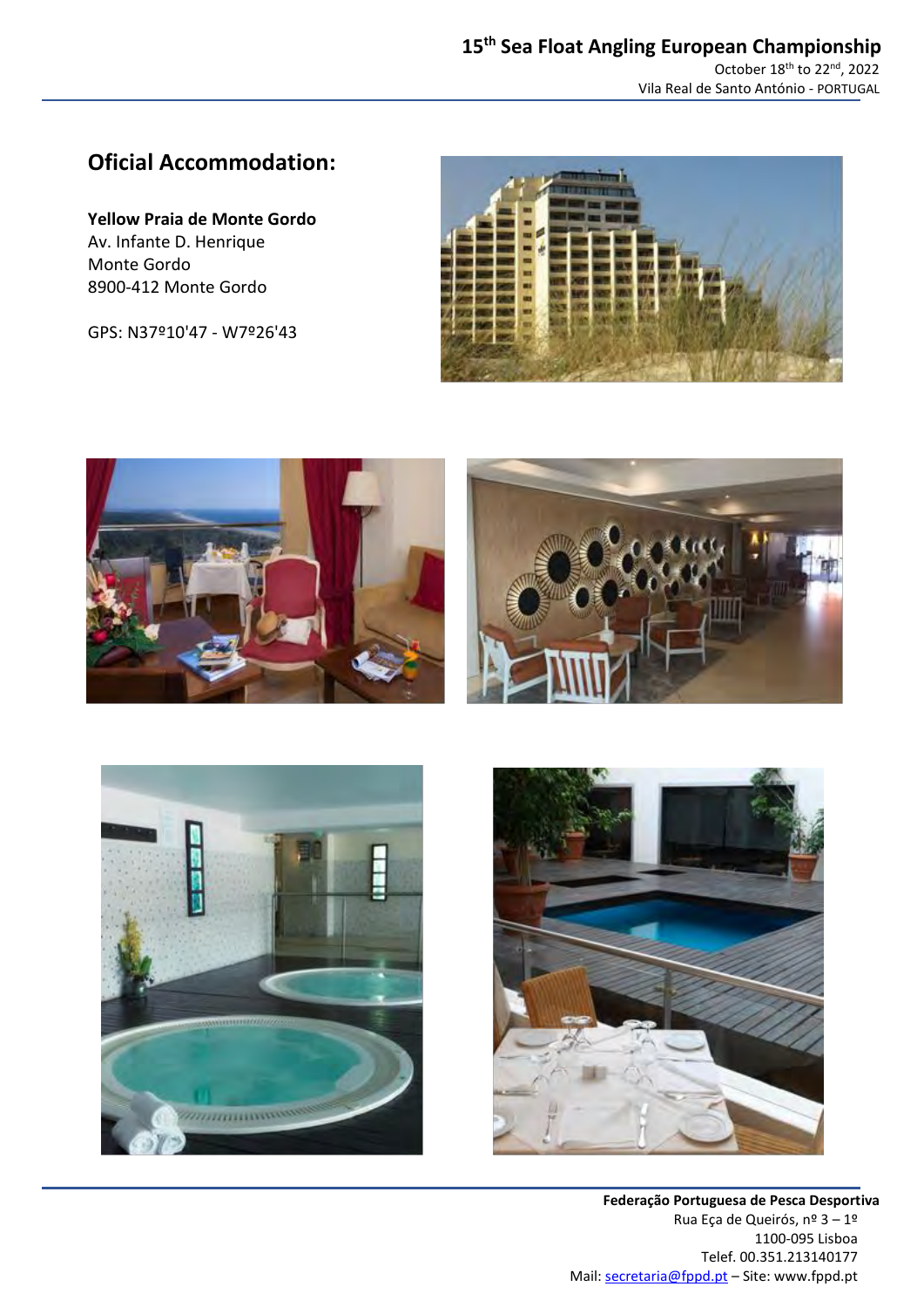### **Payment**

All payments must be made by bank transfer and before July the  $31<sup>th</sup>$  directly to:

Federação Portuguesa de Pesca Desportiva Banco Santander Totta – Praça Marquês de Pombal, 1 1250-160 Lisboa

> IBAN: PT50001800001068909600196 BIC/SWIFT: TOTAPTPL

*The CIPS - FIPS-M Safety Protocol can be found [here.](https://www.fips-m.org/upload/pdf/reglementsFIPS-M/2021/Covid/COVID%20Protocol%202021%20CIPS%20-%20FIPS-M%20%28EN%29.pdf)* 

*The CIPS - FIPS-M Self Declaration can be found [here.](https://www.fips-m.org/upload/pdf/reglementsFIPS-M/2021/Covid/COVID%20Self%20declaration%202021%20CIPS%20-%20FIPS-M%20%28EN%29.pdf)* 

*Please don't forget to bring with you your national anthem and flag.*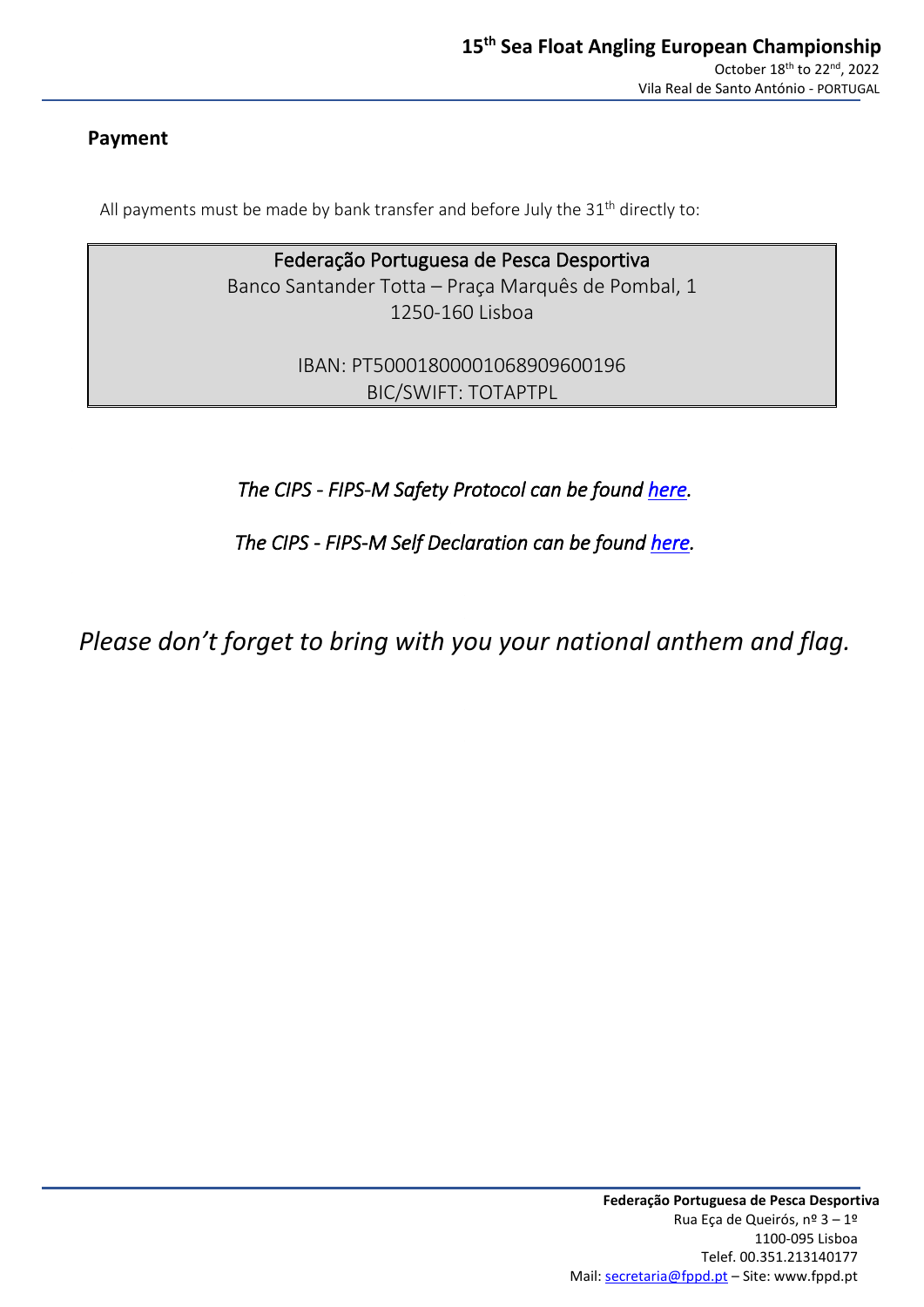### **Suggested Mounting**



**Float** - 2 to 8 G.

**Hook** – According to FIPS-M regulation

**Baits per competitor/day** – 4 Sardines/ 2 horse mackerel/ 1 Pack of Worm

**Ground-Baits per competitor/day** –10 Kg Sardines/ 2 kg Flour/ 10 Kg Sand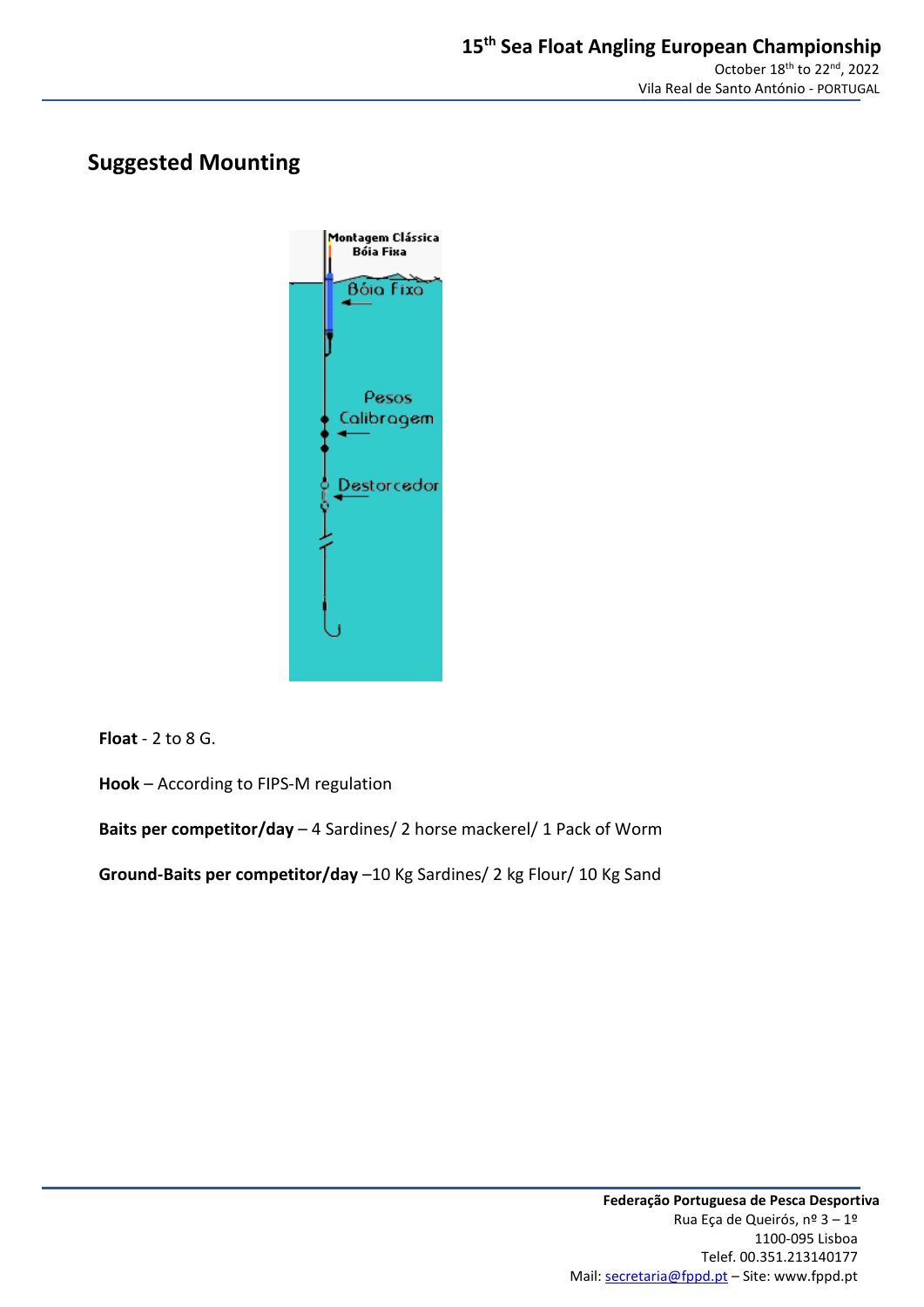# **Species List**

| Tainha/Mullet/Mulet                  | Peixe rei/Atherina Presbyter     |
|--------------------------------------|----------------------------------|
| Bodião/Labraus Bergylta              | Boga/Boops Boops                 |
| Peixe-agulha/Garfish/Orphie Commune  | Cavala/Mackerel/Maquereau Commun |
| Dourada/Gilthead Bream/Dorade Royale | Sargo/Sar Commun                 |
| Baila/Common Bass/Bar Tachele        |                                  |
|                                      | Robalo/Bass/Bar                  |
| Salema/Goldline/Saupe                | Salmonete/Mullus Surmuletus      |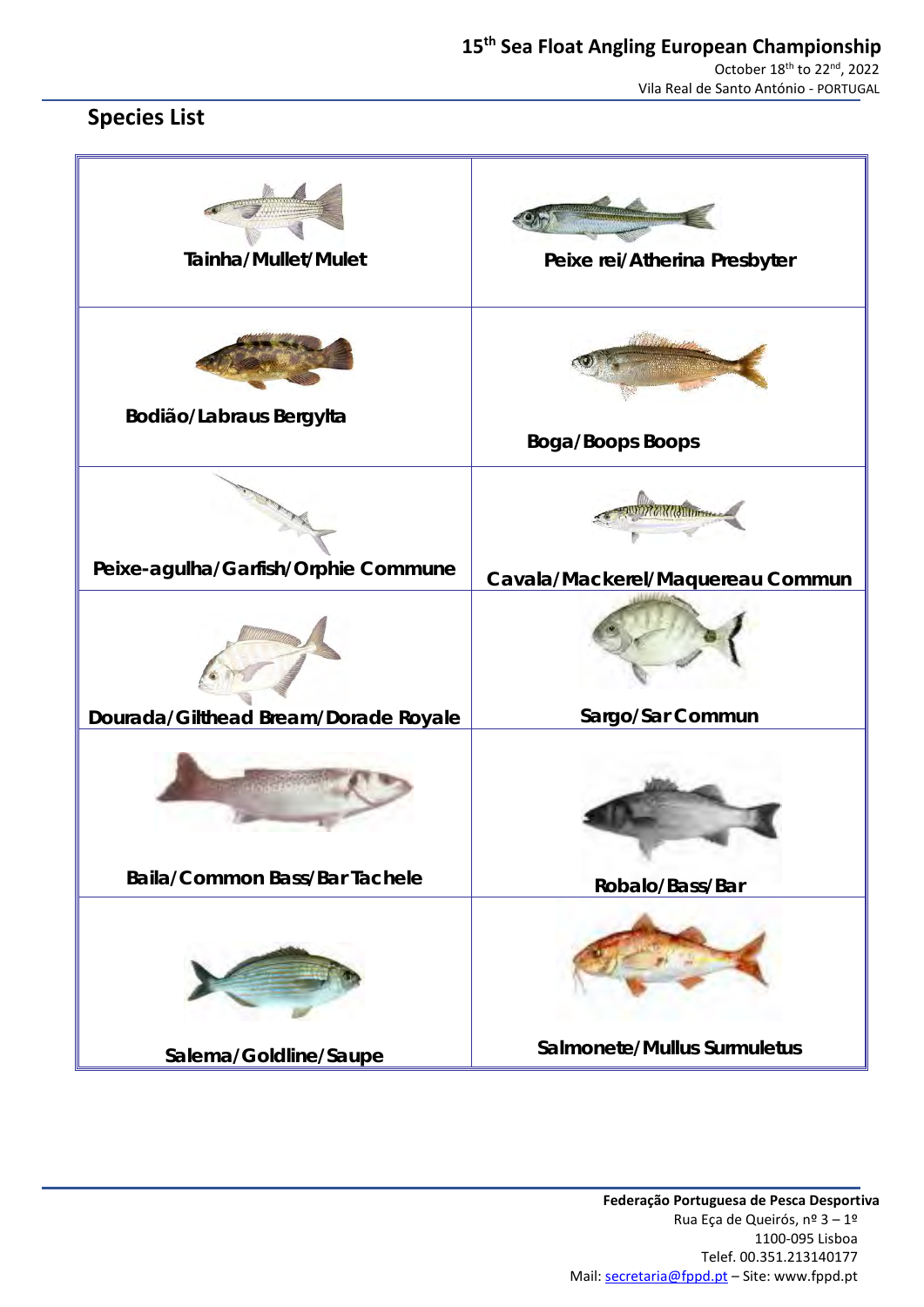### **PROGRAM**

### **Tuesday: 18/10/2022**

- 09h30 Reception of the delegations **Hotel Yellow Praia Monte Gordo**
- 11h00 Captains Meeting **Hotel Yellow Praia Monte Gordo**
- 13h00 Lunch time
- 16h00 Official overture of the European Championship
- 19h30 Welcoming diner

### **Wednesday: 19/10/2022**

- 07h00 Breakfast
- 07h30 Distribution of baits and packed lunches
- 09h00 Beginning of the official training
- 13h00 End of the official training/Weighing
- 20h00 Dinner

### **Thursday: 20/10/2022**

- 07h30 Breakfast
- 08h00 Distribution of baits and packed lunches
- 10h00 Beginning of the  $1<sup>st</sup>$  Event
- $14h00$  End of the 1st Event / Weighing
- 20h00 Dinner

### **Friday: 21/10/2022**

- 08h30 Breakfast
- 09h00 Distribution of baits and packed lunches
- 11h00 Beginning of the  $2^{nd}$  Event
- 15h00 End of the 2<sup>nd</sup> Event / Weighing
- 18h00 Publication of the results
- 19h00 Prize giving Ceremony
- 20h00 Closing Diner

### **Saturday: 22/10/2022**

07h00 – 10h00 – Breakfast and departure of the teams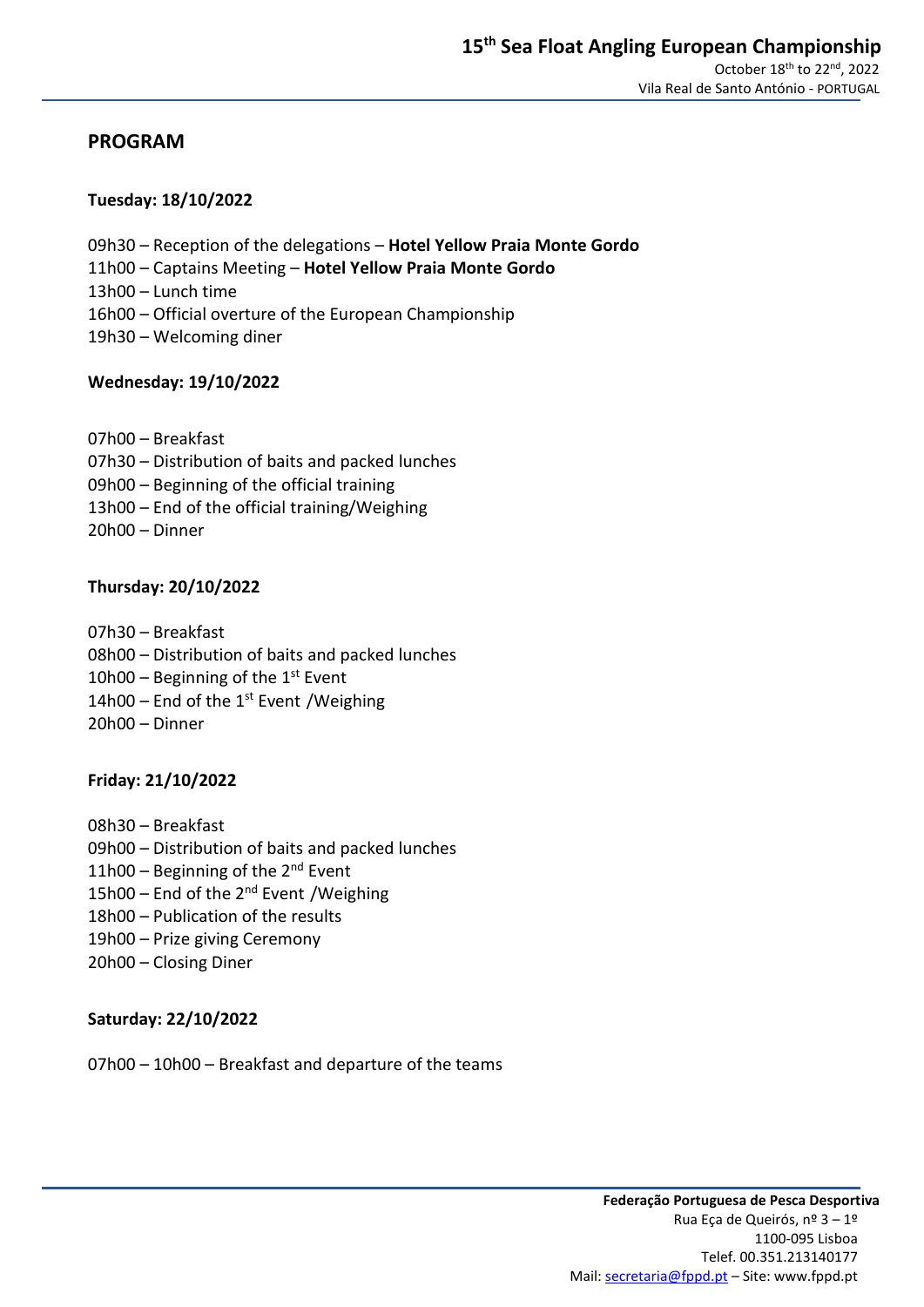

### **ESSENTIAL ANTI-DOPING ADVICE**

Athletes are reminded if they take any medication they must check it against the WADA Prohibited Substance & Methods list.

Particular attention must be paid to the use of anti- hypertensive agents, especially diuretics, which are popular in singular preparation and/or in a combination with other normally permitted drugs.

Diuretics are always forbidden.

For these reasons, it is necessary for every athlete or National Federation to check the list for prohibited substances and process a TUE as necessary. The Therapeutic Use Exemption (TUE) must be granted before taking a prohibited medication.

An application for a TUE must be requested 30 days before taking part in the championships. The application forms must be filled in carefully with your physician/doctor who must authorise the application. A physician's certificate or prescription on its own does not mean that the athlete has permission to use the prohibited substance or method.

The application should be completed either in English or French and sent directly to the office of the CIPS President.

Email: [office@cips-fips.com](mailto:office@cips-fips.com)

Every athlete has a right to clean sport

WORLD ANTI DOPING AGENCY <https://www.wada-ama.org/>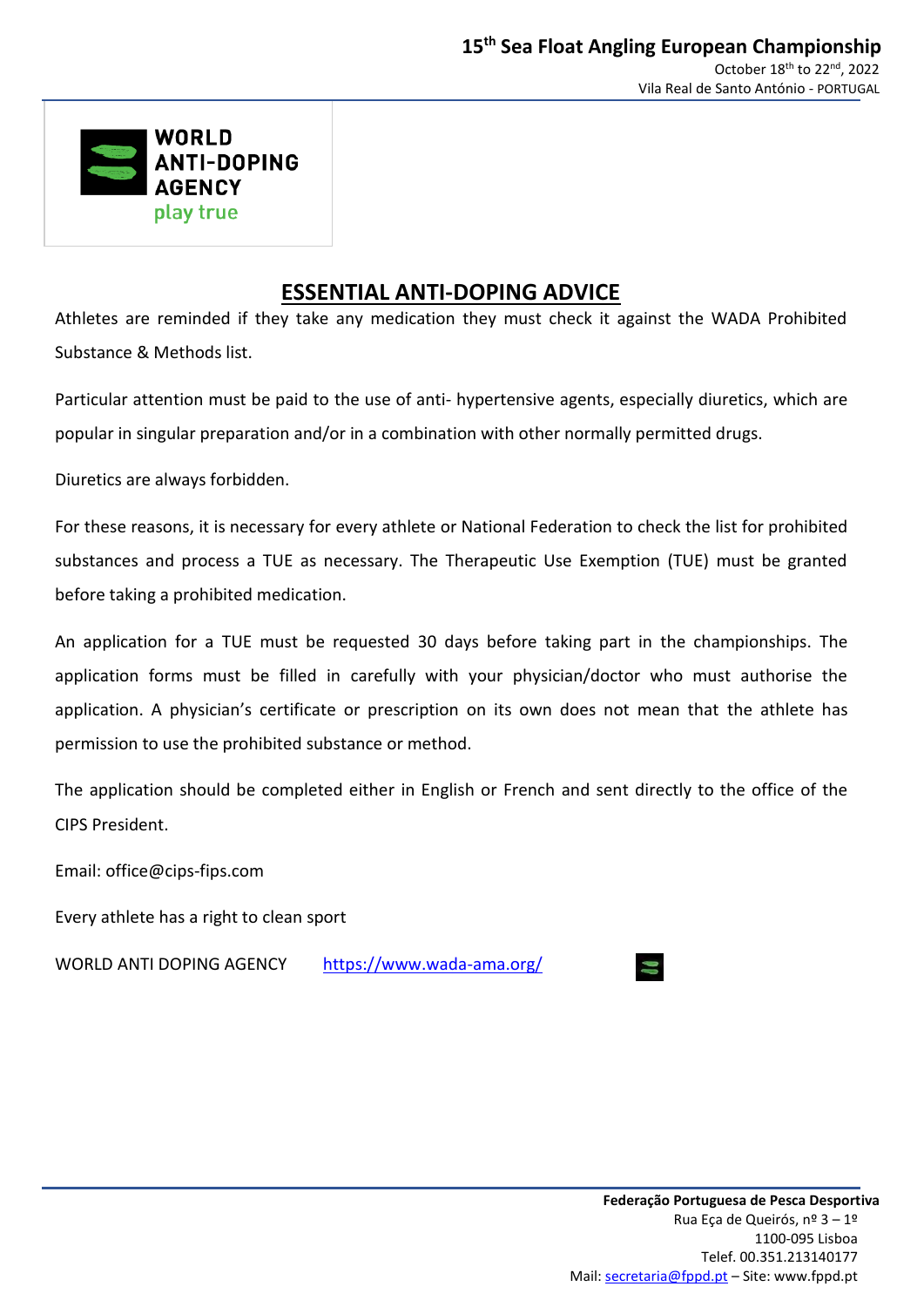# FORM A

# Application Form Return Before: **31/07/2022**

| Country:                                                                                             |                                                                                            |
|------------------------------------------------------------------------------------------------------|--------------------------------------------------------------------------------------------|
| Federation:                                                                                          |                                                                                            |
| Club:                                                                                                |                                                                                            |
|                                                                                                      |                                                                                            |
| Address:                                                                                             |                                                                                            |
| City:                                                                                                |                                                                                            |
| Phone number:                                                                                        | Fax:                                                                                       |
| E-Mail:                                                                                              |                                                                                            |
| <b>Contact Person</b>                                                                                |                                                                                            |
| Phone number:                                                                                        |                                                                                            |
| Participation: Yes $\Box$ - No $\Box$                                                                | Team in charge of the organization: Yes $\Box$ - No $\Box$                                 |
| Date                                                                                                 | Signature                                                                                  |
| Endereço/Address/Adresse: Federação Portuguesa de Pesca Desportiva<br>1050-095 Lisboa<br>www.fppd.pt | Rua Eça de Queirós, nº 3 - 1º andar<br>Telef: 00.351.213140177<br>Mail: secretaria@fppd.pt |
|                                                                                                      | Federação Portuguesa de Pesca Desp                                                         |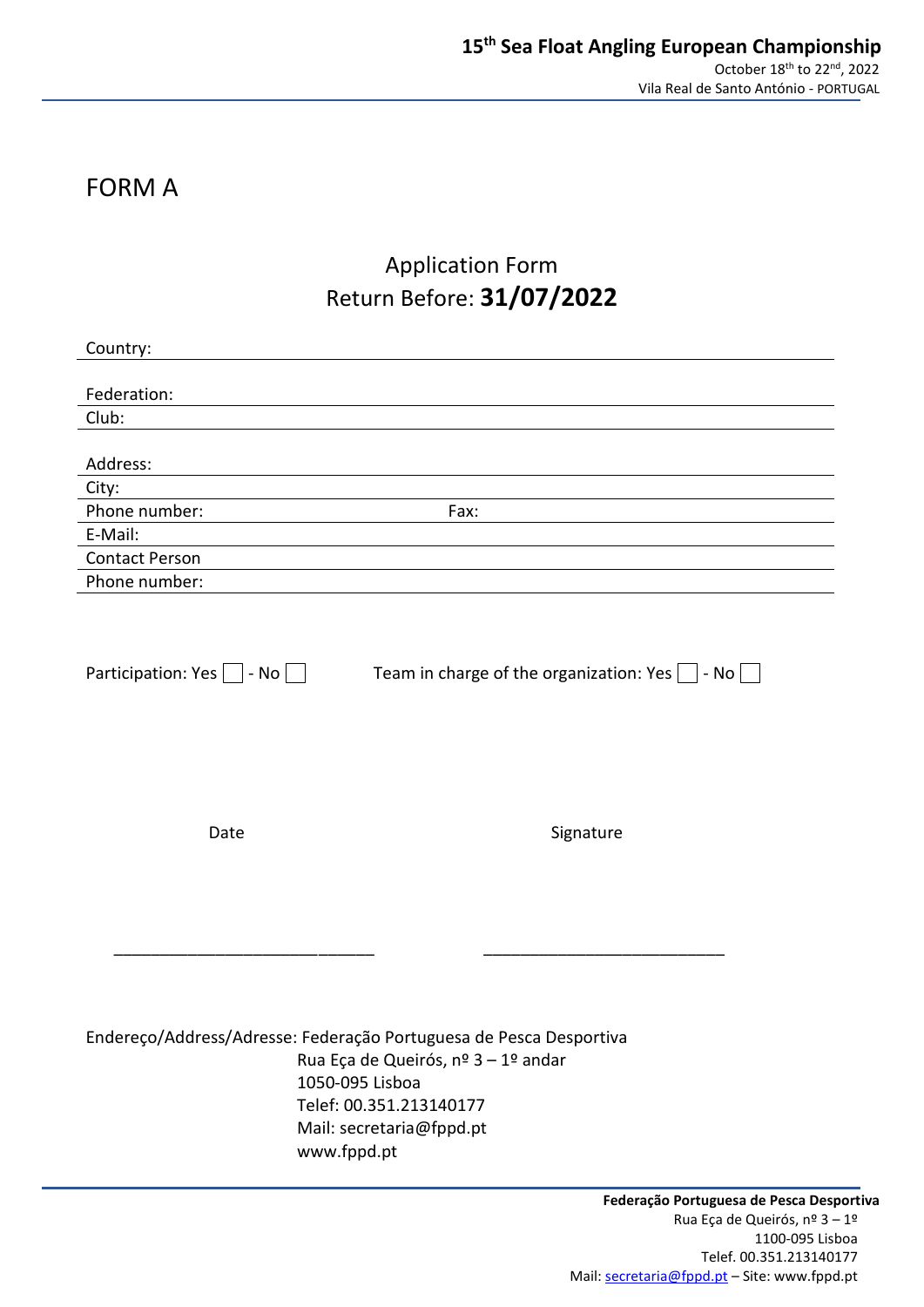### FORM B

# Application Form - **Federation** Return Before: **31/07/2022**

Country:

### Federation

# Application Form - Federation

| Nome / Prénom / Name / Vorname | Apelido/ Nom / Surname / Familienname |
|--------------------------------|---------------------------------------|
|                                |                                       |
|                                |                                       |
|                                |                                       |
|                                |                                       |
|                                |                                       |
|                                |                                       |

#### **Team Captain and Representatives:**

| Nome / Prénom / Name / Vorname | Apelido/ Nom / Surname / Familienname |
|--------------------------------|---------------------------------------|
|                                |                                       |
|                                |                                       |

### **Team in Charge Of the organization:**

| Tax Fee: 3.875,00€ (5 Competitors – 575€/each, 1 Reserve – 500€, and 1 Captain – 500€) |  |
|----------------------------------------------------------------------------------------|--|
| $x 500.00 \epsilon$<br>Price per accompanying person:                                  |  |
| Single Room Supplement:<br>days X 30,00 $\epsilon$<br>people X                         |  |

### **Non Official Period – Before October 18 th:**

| Price per double room with half board: | x 150,00€ x | dav |  |
|----------------------------------------|-------------|-----|--|
| Price per Single room with half board: | x 125,00€ x | dav |  |

### **Team outside of the organization:**

| Tax Fee: $1.400,00€$ (5 Competitors- 230€/each, Captain/Reserve – 125€/each) |  |
|------------------------------------------------------------------------------|--|
| x 150,00€<br>Price per Delegate or Accompanying person:                      |  |

#### **Extra Baits:**

| $\overline{\phantom{0}}$<br>$h \cap H$<br>Extra<br>Ddils.<br>_____ | ∩∩ғ<br>AC<br>H<br>$\mathbf{r}$<br>−. | .<br>uav |  |
|--------------------------------------------------------------------|--------------------------------------|----------|--|
|                                                                    |                                      |          |  |

#### **Extra banquet:**

FORM C

| Extra banquet: | 0.005 |  |
|----------------|-------|--|
|                |       |  |

### **TOTAL** €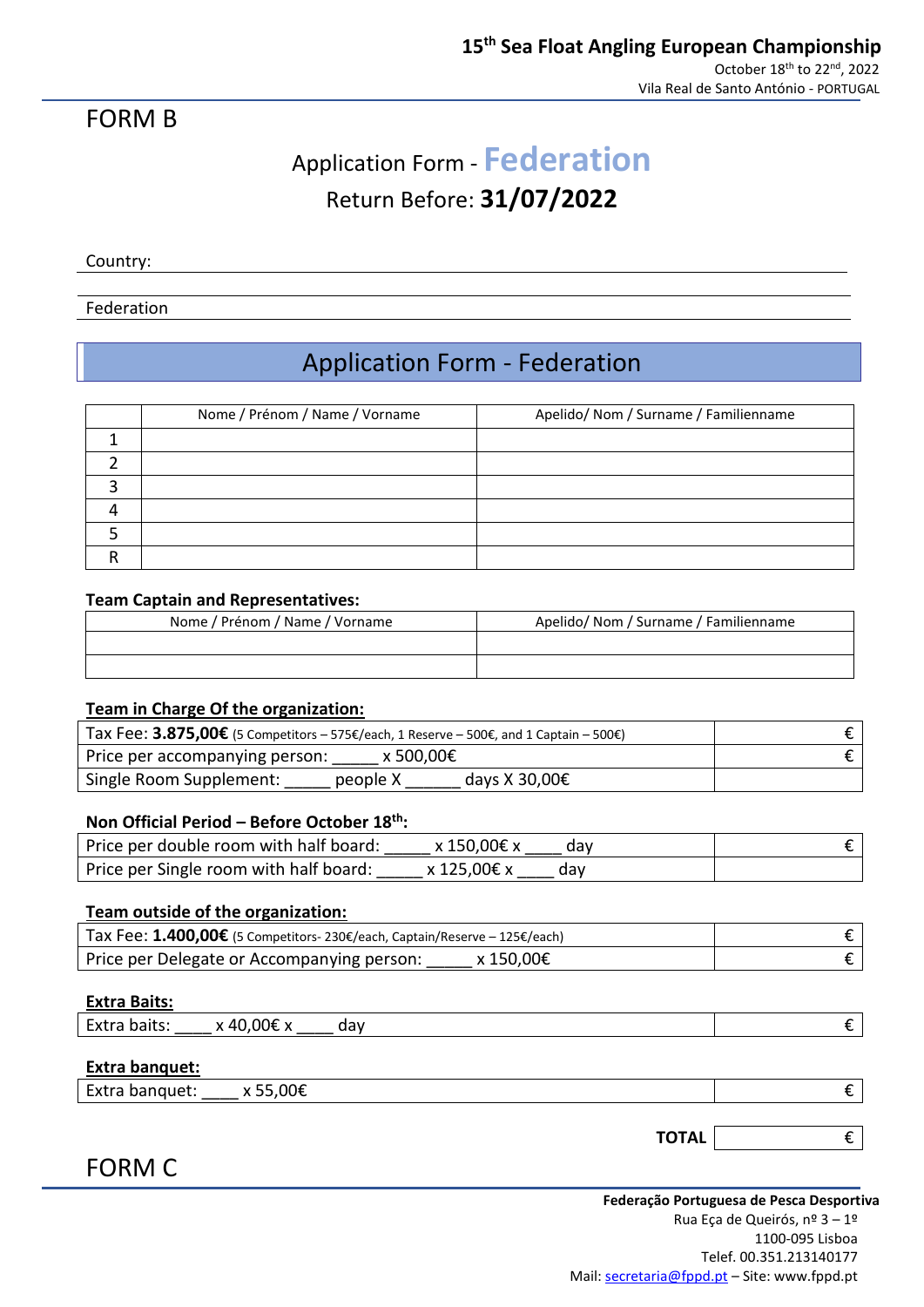# Application Form - **Club** Return Before: **31/07/2022**

Country:

Club:

# Application Form - Club

| Nome / Prénom / Name / Vorname | Apelido/ Nom / Surname / Familienname |
|--------------------------------|---------------------------------------|
|                                |                                       |
|                                |                                       |
|                                |                                       |
|                                |                                       |
|                                |                                       |
|                                |                                       |

### **Team Captain and Representatives:**

| Nome / Prénom / Name / Vorname | Apelido/ Nom / Surname / Familienname |
|--------------------------------|---------------------------------------|
|                                |                                       |
|                                |                                       |

### **Team in Charge Of the organization:**

| Tax Fee: 3.875,00€ (5 Competitors – 575€/each, 1 Reserve – 500€, and 1 Captain – 500€) |  |
|----------------------------------------------------------------------------------------|--|
| x 500.00€<br>Price per accompanying person:                                            |  |
| Single Room Supplement:<br>people X<br>days X 30,00 $\epsilon$                         |  |

### **Non Official Period – Before October 18 th:**

| Price per double room with half board: | x 150,00€ x | dav |  |
|----------------------------------------|-------------|-----|--|
| Price per Single room with half board: | x 125,00€ x | dav |  |

### **Team outside of the organization:**

| Tax Fee: $1.400,00€$ (5 Competitors- 230€/each, Captain/Reserve - 125€/each) |  |
|------------------------------------------------------------------------------|--|
| x 150,00€<br>Price per Delegate or Accompanying person:                      |  |

#### **Extra Baits:**

| -<br>-vtr<br>.<br>Dails.<br>∽ | ∩∩€<br>ΔО | udv |  |
|-------------------------------|-----------|-----|--|
|                               |           |     |  |

### **Extra banquet:**

| Extra banquet: | x 55,00€ |  |  |
|----------------|----------|--|--|
|----------------|----------|--|--|

**TOTAL** €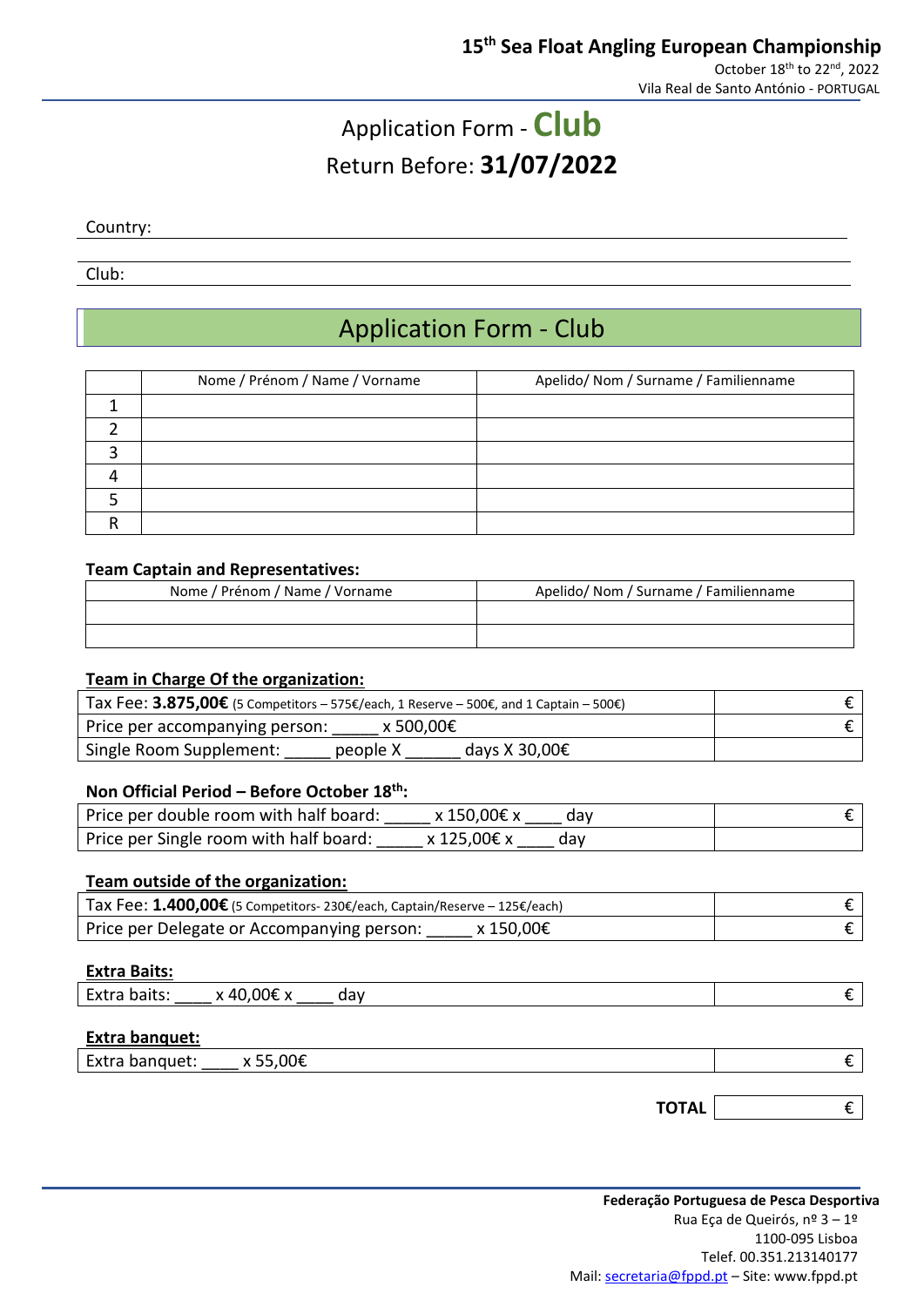### FORM D

# Application Form - Accompanying/Federation Return Before: **31/07/2022**

Country:

Federation:

# Application Form - Federation

| Nome / Prénom / Name / Vorname | Apelido/ Nom / Surname / Familienname |
|--------------------------------|---------------------------------------|
|                                |                                       |
|                                |                                       |
|                                |                                       |
|                                |                                       |
|                                |                                       |
|                                |                                       |
|                                |                                       |
|                                |                                       |
|                                |                                       |
|                                |                                       |
|                                |                                       |
|                                |                                       |
|                                |                                       |
|                                |                                       |
|                                |                                       |
|                                |                                       |